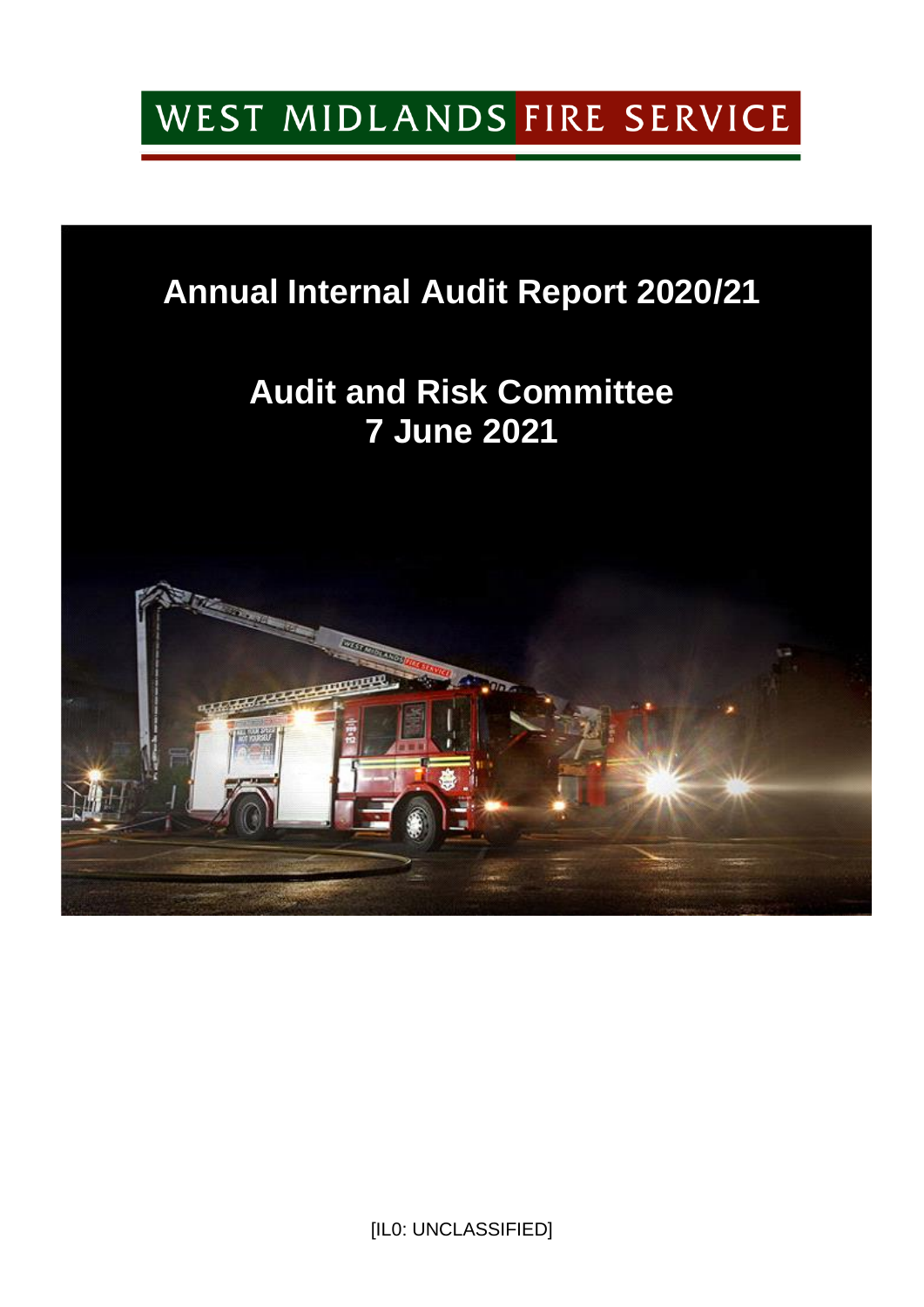| <b>Section</b> |                                                   | Page |
|----------------|---------------------------------------------------|------|
|                | Introduction                                      | З    |
| 2              | <b>Internal Audit Opinion</b>                     |      |
| 3              | Performance of the Audit Service                  | 5    |
| 4              | Summary of Work Undertaken and Key Issues Arising | 9    |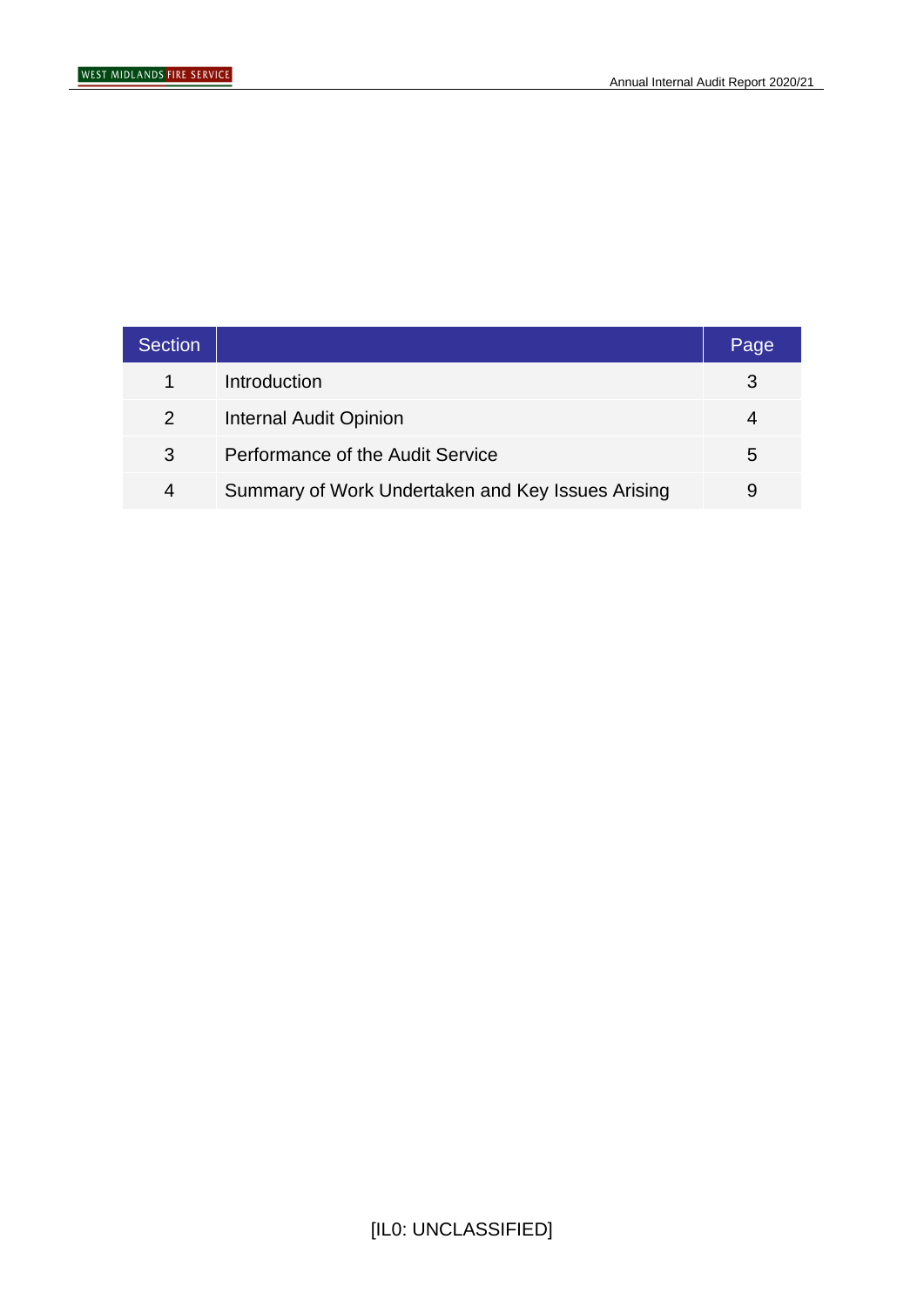#### **1 Introduction**

1.1 Our internal audit work for the period from 1 April 2020 to 31 March 2021 was carried out in accordance with the approved internal audit plan. The plan was constructed in such a way as to allow us to make a statement on the adequacy and effectiveness of the Authority's governance, risk management and control processes.

In this way, our annual report provides one element of the evidence that underpins the Governance Statement the Authority is required to make within its annual financial statements. This is only one aspect of the assurances available to the Authority as to the adequacy of governance, risk management and control processes. Other sources of assurance on which the Authority may rely could include:

- The work of the External Auditors (currently Grant Thornton)
- The result of any quality accreditation
- The outcome of visits by HMRC
- Other pieces of consultancy or third-party work designed to alert the Authority to areas of improvement
- Other external review agencies
- 1.2 The definition of internal audit, as described in the Public Sector Internal Audit Standards, is set out below:

"Internal auditing is an independent, objective assurance and consulting activity designed to add value and improve an organisation's operations. It helps an organisation accomplish its objectives by bringing a systematic, disciplined approach to evaluate and improve the effectiveness of risk management, control and governance processes."

#### **Overall Assurance**

- 1.3 As the providers of internal audit, we are required to provide the Authority with an opinion on the adequacy and effectiveness of the governance, risk management and control processes. In giving our opinion, it should be noted that assurance can never be absolute. The most that internal audit can provide is reasonable assurance that there are no major weaknesses in the Authority's governance, risk management and control processes. In assessing the level of assurance to be given, we have considered:
	- All audits undertaken for the year ended 31 March 2021;
	- Any follow-up action taken in respect of audits from previous periods;
	- Any fundamental or significant recommendations not accepted by management and the consequent risks;
	- Any limitations which may have been placed on the scope of internal audit; and
	- The extent to which any resource constraints may impinge on the ability to meet the full audit needs of the Authority.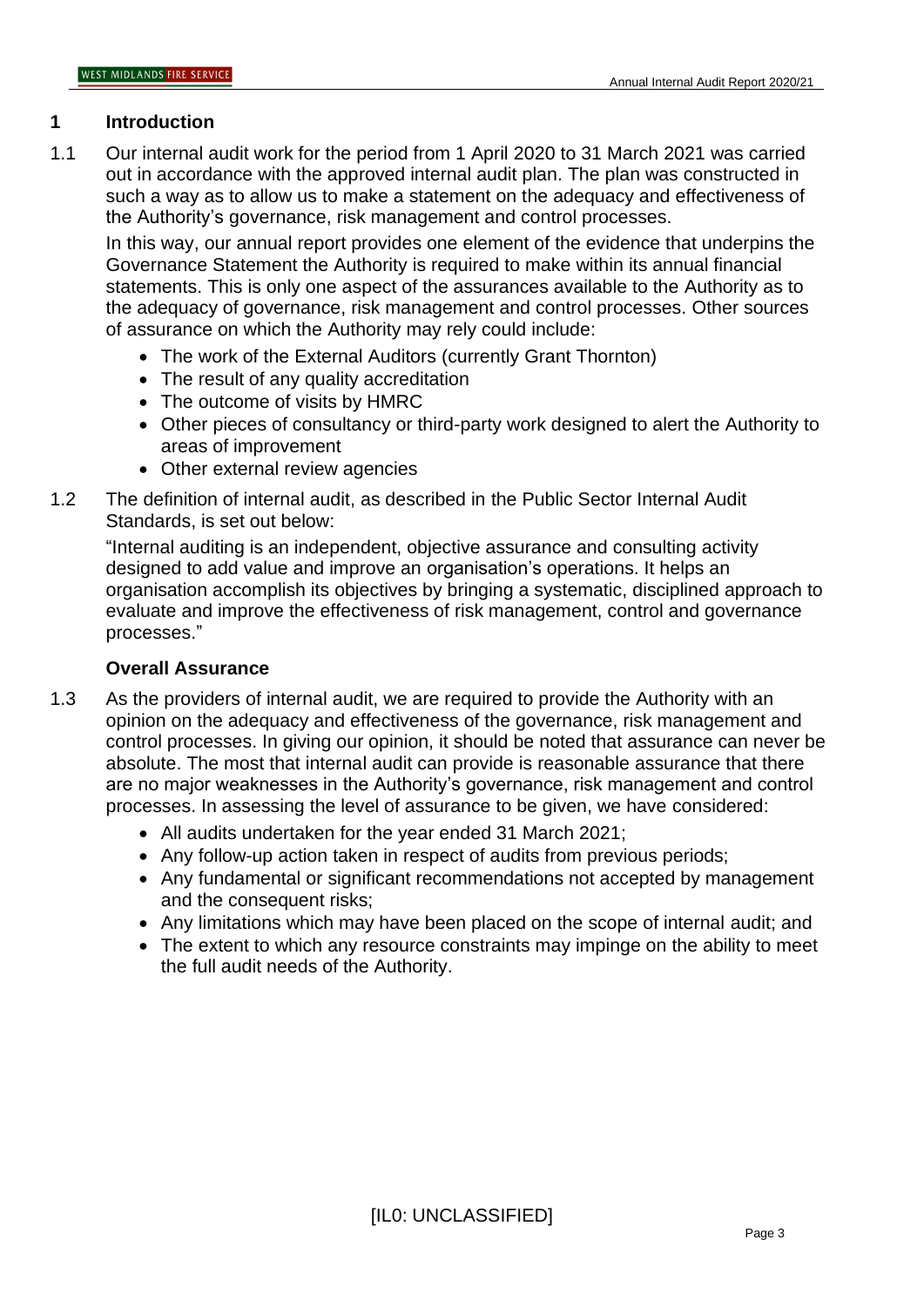#### **2 Internal Audit Opinion**

- 2.1 We have conducted our audits in accordance with the Public Sector Internal Audit Standards. Within the context of the parameters set out in paragraph 1.3 above, our opinion is as follows:
- 2.2 Based on the work undertaken during the year and the implementation by management of the recommendations made, Internal Audit can provide \***reasonable assurance** that the Fire Authority has an adequate and effective framework of governance, risk management and control.

**\***We are pleased to report that this is an unqualified opinion and the highest level of assurance available to Audit Services. As stated in paragraph 1.3 "In giving our opinion it should be noted that assurance can never be absolute. The most that internal audit can provide is reasonable assurance that there are no major weaknesses in the Authority's governance, risk management and control processes".

#### **Factors Influencing the Opinion and Issues Relevant to the Statement on Internal Control**

- 2.3 In reaching this opinion, the following factors were taken into consideration:
	- The need for management to plan appropriate and timely action to implement both our and the External Auditor's recommendations.
	- Key areas of significance, identified as a result of our audit work performed in year, are detailed in the Appendix to this report.
- 2.4 The overall opinion can be used by the Authority in the preparation of the Governance Statement.
- 2.5 Internal audit activity is organisationally independent and further details behind the framework within which internal audit operates, can be found in the internal audit charter.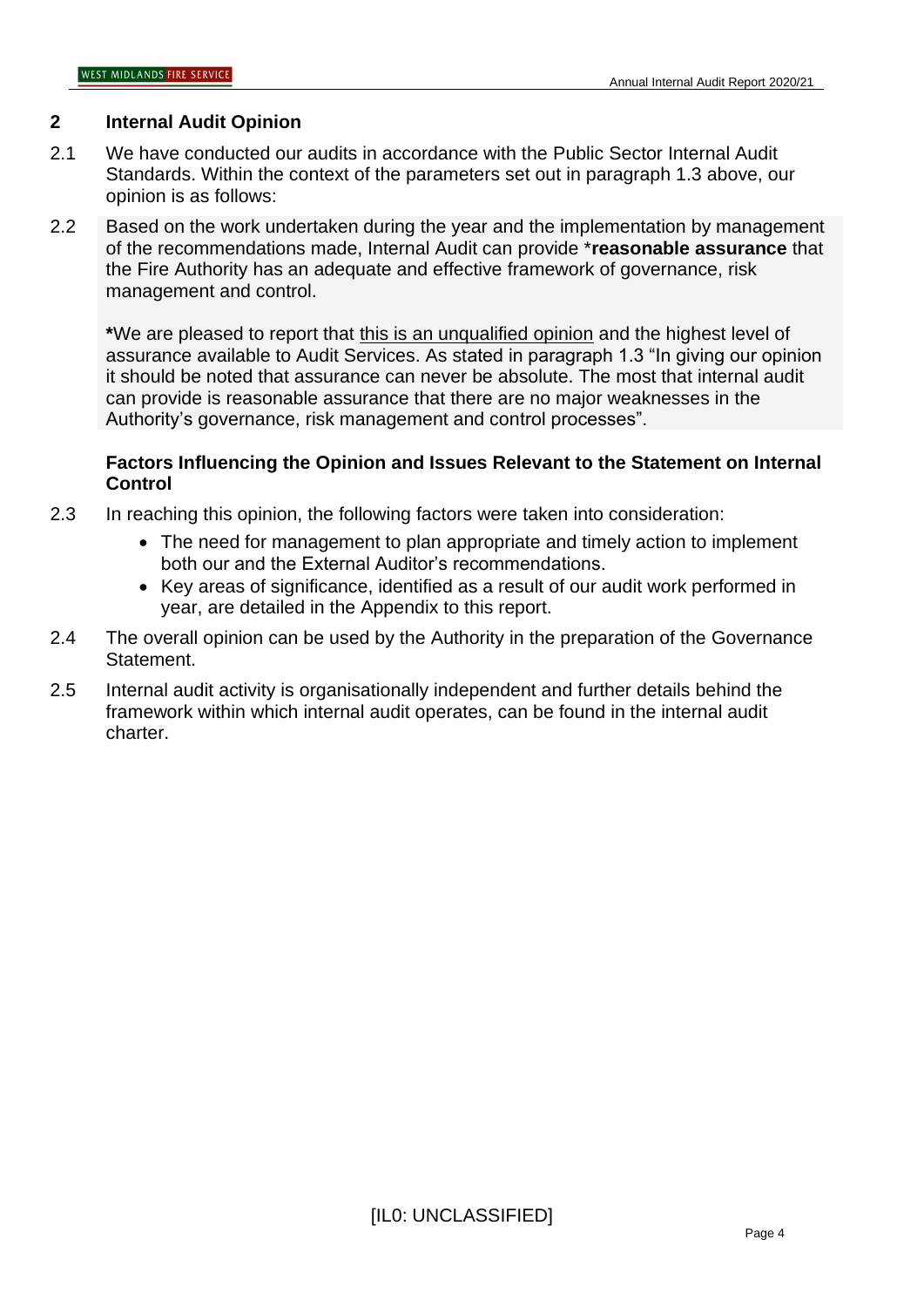#### **3 Performance of the Audit Service**

#### **Compliance with the Public Sector Internal Audit Standards**



Our reviews were carried out in accordance with the Public Sector Internal Audit Standards, which specify rules of conduct for objectivity, due professional care and confidentiality.

#### **Customer Satisfaction**

Customer satisfaction questionnaires are issued for all audits. From the responses returned, the average scores were as follows:

| <b>Question</b>                                 | 2020/21 |
|-------------------------------------------------|---------|
| Usefulness of audit                             | 4.4     |
| Value of recommendations                        | 5.0     |
| Usefulness of initial discussions               | 4.4     |
| Fulfilment of scope & objectives                | 5.0     |
| Clarity of report                               | 5.0     |
| Accuracy of findings                            | 5.0     |
| Presentation of report                          | 5.0     |
| Time span of audit                              | 4.7     |
| Timeliness of audit report                      | 4.7     |
| Consultation on findings/recommendations        | 5.0     |
| Helpfulness of auditors                         | 5.0     |
| <b>Overall Satisfaction with Audit Services</b> | 4.8     |

Scores range between  $1 =$  Poor and  $5 =$  very good. We have a target of achieving on average a score of **4 = good.**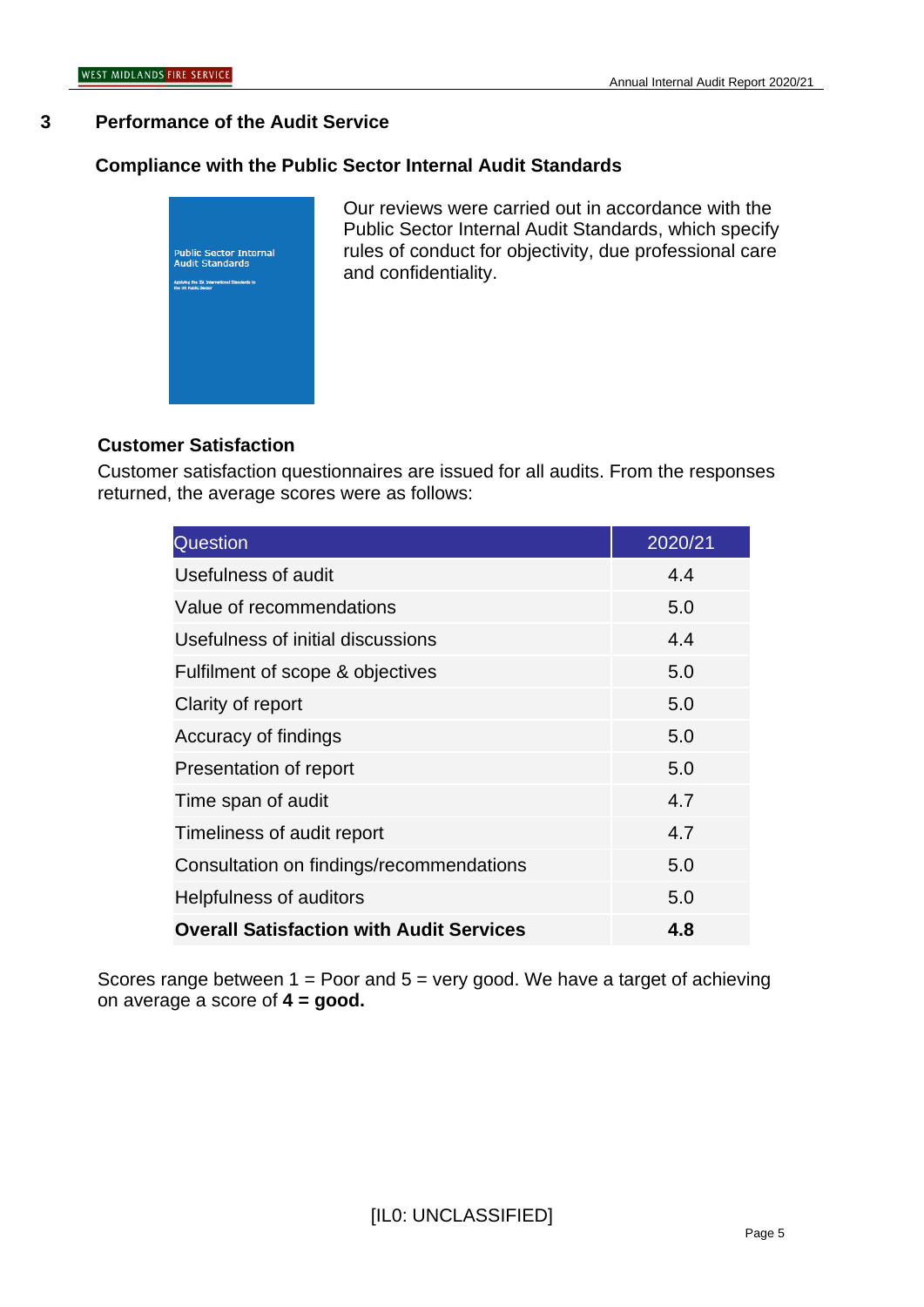#### **Quality Assurance and Improvement Programme**

Sandwell Audit Services have a Quality Assurance and Improvement Programme. During the year, the internal audit activity has followed this programme and there have been no significant areas of non-conformance or deviations from the standards as set out in the Public Sector Internal Audit Standards**.**

Staff are recruited, trained and provided with opportunities for continuing professional development. Staff are also supported to undertake relevant professional qualifications. All staff are subject to a formal staff appraisal process, which leads to an identification of training needs. In this way, we ensure that staff are suitably skilled to deliver the internal audit service. This includes the delivery of specialist skills which are provided by staff within the service with the relevant knowledge, skills and experience.

#### **Advice and assistance**

Finally, throughout the year we provide ongoing advice and assistance to all areas of the Authority on internal control and related issues, including on the development of an assurance framework.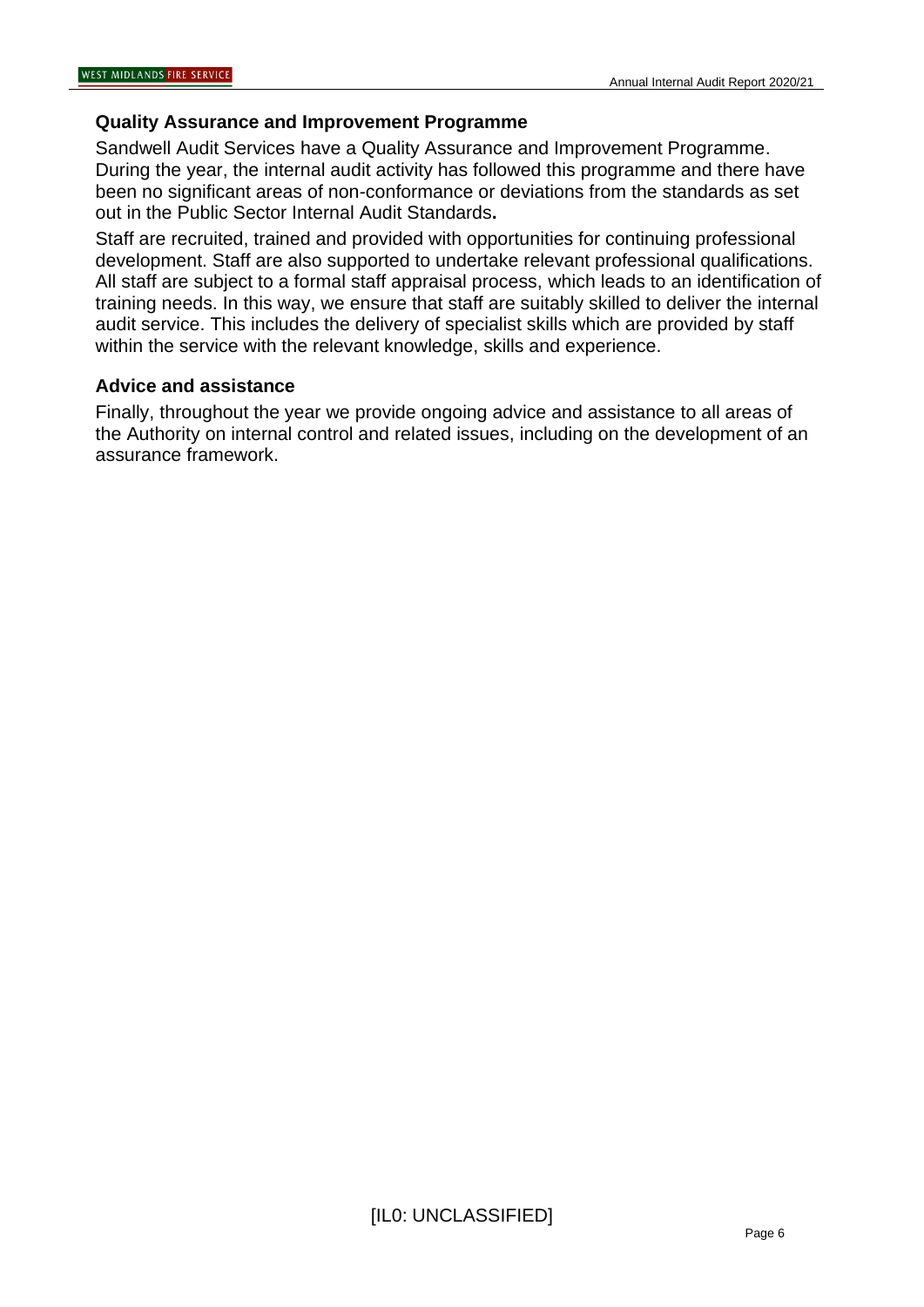#### **4 Summary of Work Completed to inform the 2020/21 Internal Audit Opinion**

A detailed written report and action plan is prepared and issued for every internal audit review. The responsible officer will be asked to respond to the report by completing and returning the action plan. This response must show what actions have been taken or are planned in relation to each recommendation. If the recommendation is not accepted, this must also be stated. Audit Services are responsible for assessing whether the managers response is adequate.

Where appropriate, each report we issue during the year is given an overall opinion based on the following criteria:

|                         | Level                     | <b>System Adequacy</b>                                                                                                      | <b>Control Application</b>                                    |
|-------------------------|---------------------------|-----------------------------------------------------------------------------------------------------------------------------|---------------------------------------------------------------|
|                         | Substantial<br>Assurance  | Robust framework of<br>controls ensures<br>objectives are likely to<br>be achieved.                                         | Controls are applied<br>continuously or with<br>minor lapses. |
| (positive)<br>opinions) | Satisfactory<br>Assurance | Sufficient framework of<br>key controls for<br>objectives to be<br>achieved, but control<br>framework could be<br>stronger. | Controls are applied, but<br>with some lapses.                |
| (negative<br>opinion)   | Limited<br>Assurance      | Risk of objectives not<br>being achieved due to<br>the absence of key<br>internal controls.                                 | Significant breakdown in<br>the application of<br>controls.   |

This is based upon the number and type of recommendations we make in each report. Each recommendation is categorised in line with the following:

| Fundamental      | Action is imperative to ensure that the objectives for the area<br>under review are met.                         |  |  |  |
|------------------|------------------------------------------------------------------------------------------------------------------|--|--|--|
| Significant      | Requires action to avoid exposure to significant risks in<br>achieving the objectives for the area under review. |  |  |  |
| Merits attention | Action advised to enhance control or improve operational<br>efficiency.                                          |  |  |  |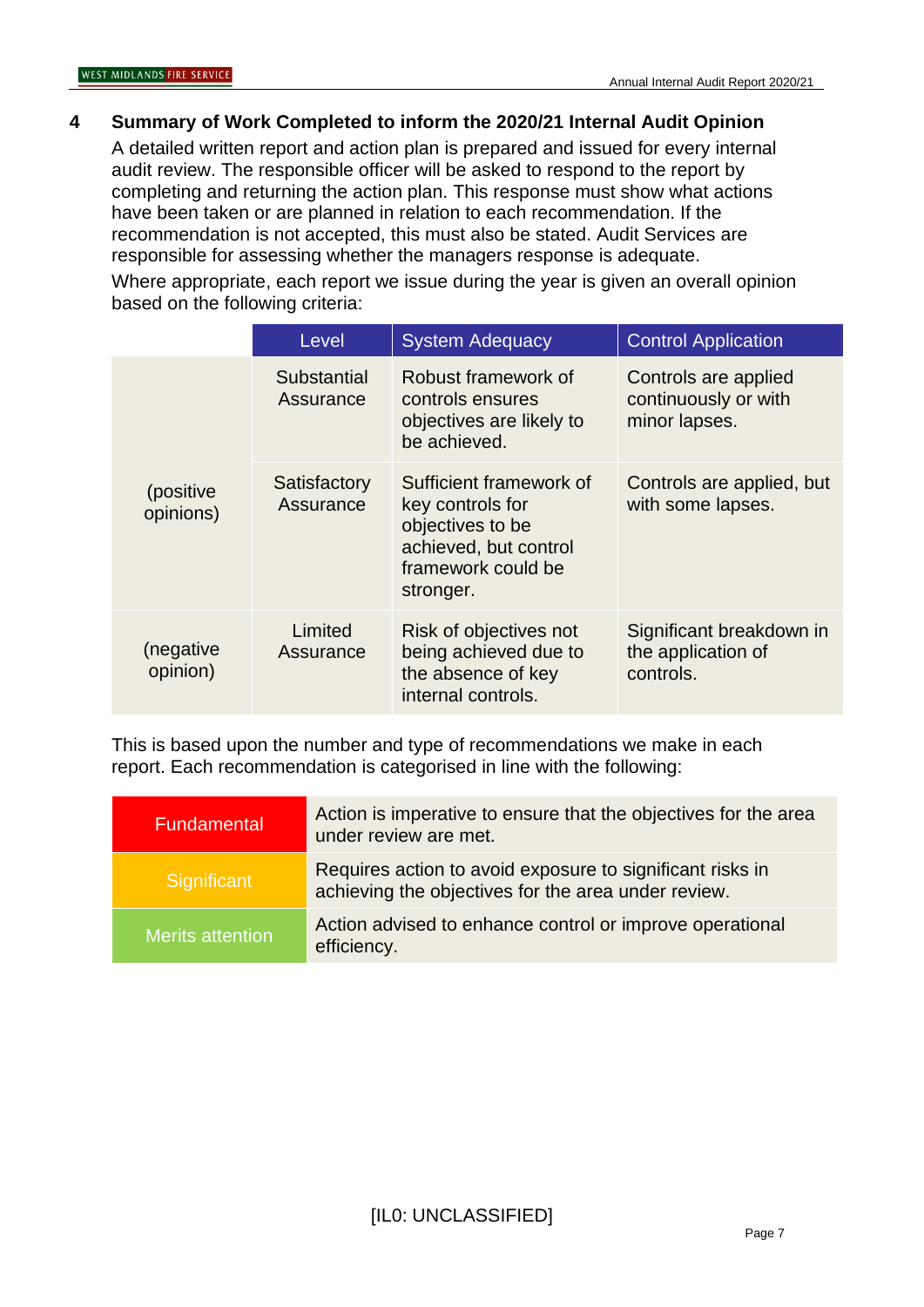During the year we made the following number of recommendations:

|                         | 2019/20 | 2020/21 |
|-------------------------|---------|---------|
| Fundamental             |         |         |
| Significant             | 3       |         |
| <b>Merits attention</b> |         |         |
| <b>Total</b>            |         | 11      |

The following appendices/tables below list all the reports issued by internal audit during 2020/21, alongside their original Assessment of Assurance Need (AAN) risk score, the number and type of recommendations made, whether those recommendations have been accepted and an overall level of assurance for each review.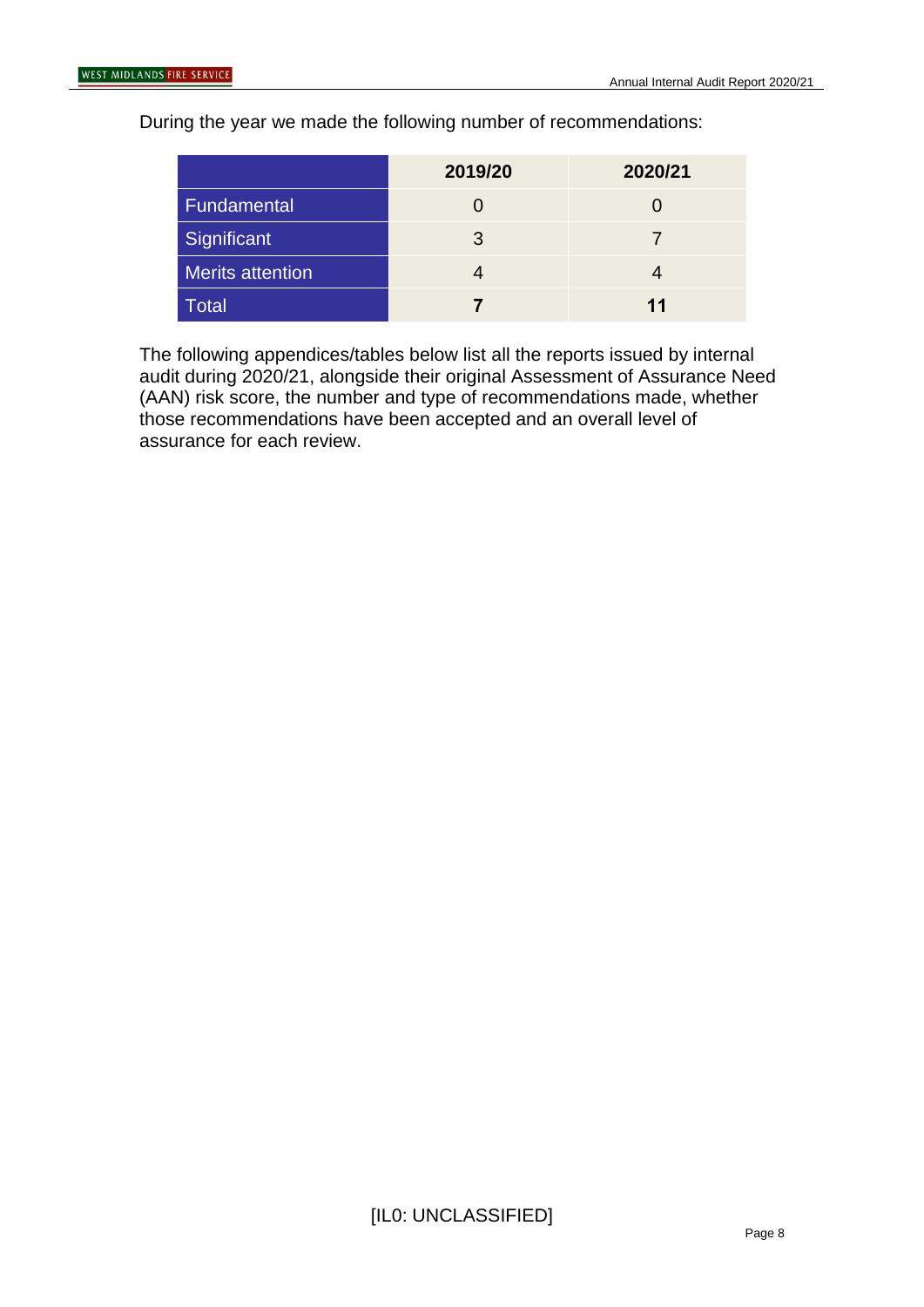### **Summary of Internal Audit Work Completed for the 2020/21 Internal Audit Opinion**

|                                    | <b>AAN</b>    | <b>Recommendations</b>   |                |                            |                | Level of           |             |
|------------------------------------|---------------|--------------------------|----------------|----------------------------|----------------|--------------------|-------------|
| <b>Auditable Area</b>              | Rating        | Fundamental              | Significant    | <b>Merits</b><br>attention | <b>Total</b>   | Number<br>accepted | Assurance   |
| <b>Risk Management</b>             | High          | $\overline{0}$           | $\overline{0}$ | $\overline{0}$             | $\overline{0}$ | $\Omega$           | Substantial |
| Governance                         | High          | $\overline{0}$           | $\overline{0}$ | $\Omega$                   | $\overline{0}$ | $\Omega$           | Substantial |
| Fire Stations - Management of Fuel | Medium        |                          |                |                            |                |                    | In progress |
| Absence Management                 | <b>Medium</b> | $\overline{0}$           | 5              | $\overline{2}$             | $\overline{7}$ | $\overline{7}$     | Limited     |
| IT                                 | High          | $\overline{\phantom{a}}$ | $\blacksquare$ | $\blacksquare$             |                | $\blacksquare$     | N/A         |
| Data Protection                    | High          | $\overline{0}$           | 1              | 1                          | 2              | draft              | Substantial |
| Payroll                            | <b>KFS</b>    | $\overline{0}$           | 1              | 1                          | 2              | $\overline{2}$     | Substantial |
| <b>Accounts Receivable</b>         | <b>KFS</b>    | $\overline{0}$           | $\overline{0}$ | $\overline{0}$             | $\overline{0}$ | $\overline{0}$     | Substantial |
| <b>Accounts Payable</b>            | <b>KFS</b>    | $\overline{0}$           | $\overline{0}$ | $\overline{0}$             | $\overline{0}$ | $\overline{0}$     | Substantial |
| <b>Fixed Asset Accounting</b>      | <b>KFS</b>    | $\overline{0}$           | $\overline{0}$ | $\overline{0}$             | $\overline{0}$ | $\overline{0}$     | Substantial |
| <b>Budgetary Control</b>           | <b>KFS</b>    | $\overline{0}$           | $\mathbf{0}$   | $\overline{0}$             | $\overline{0}$ | $\overline{0}$     | Substantial |
|                                    |               |                          |                |                            |                |                    |             |
| <b>TOTAL</b>                       |               | $\bf{0}$                 | 7              | 4                          | 11             | 9                  |             |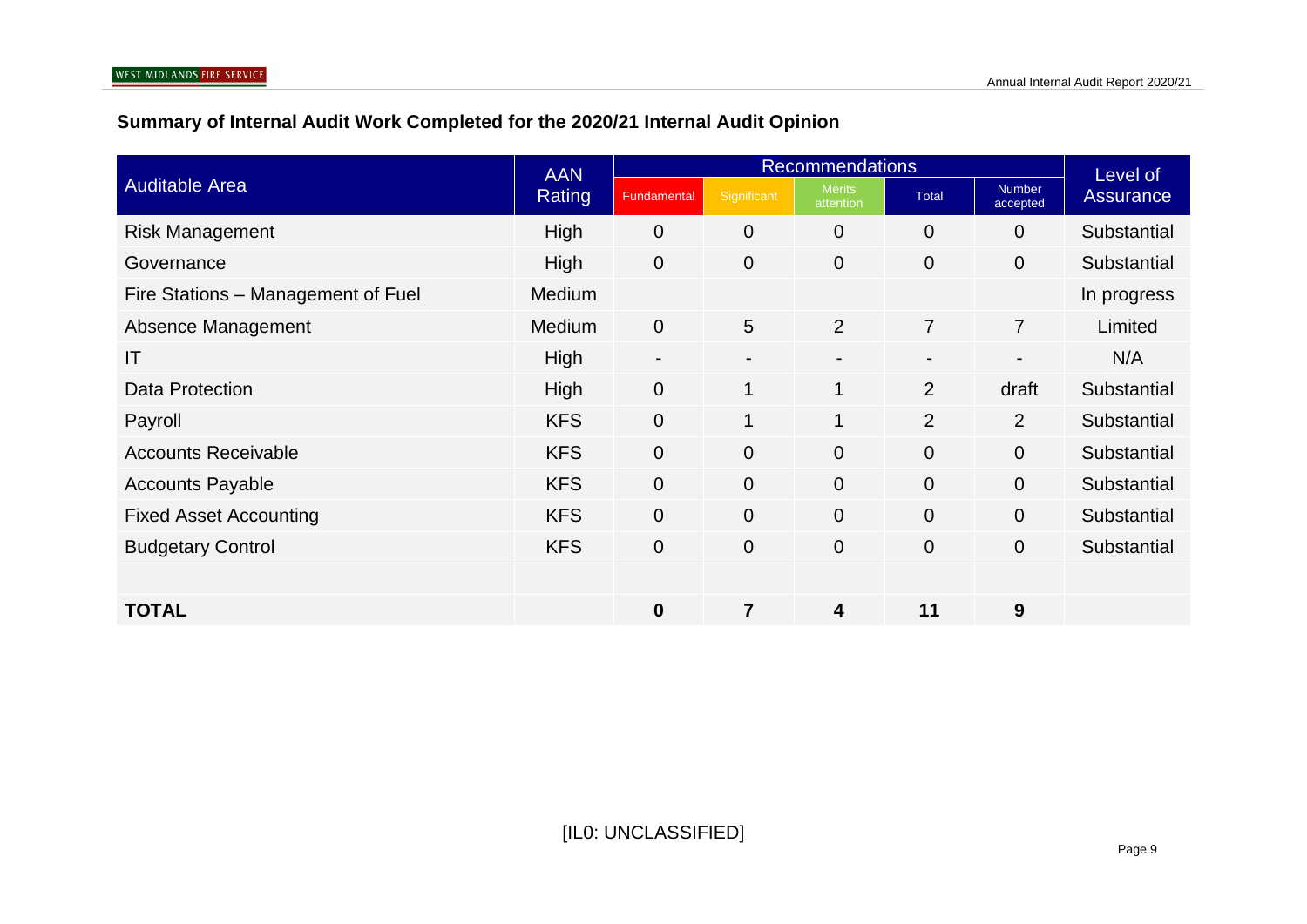| Key         |                                                                                                                                      |
|-------------|--------------------------------------------------------------------------------------------------------------------------------------|
| <b>KFS</b>  | Key Financial System. Generally, this is also a high-risk review.                                                                    |
| draft       | A draft report has been issued and we are awaiting the management response from the Authority.                                       |
| N/A         | Not applicable.                                                                                                                      |
| <b>AAN</b>  | Assessment of Assurance Need.                                                                                                        |
| In progress | This review is in progress. To date no issues have arisen that would impact upon our annual audit opinion given<br>in paragraph 2.2. |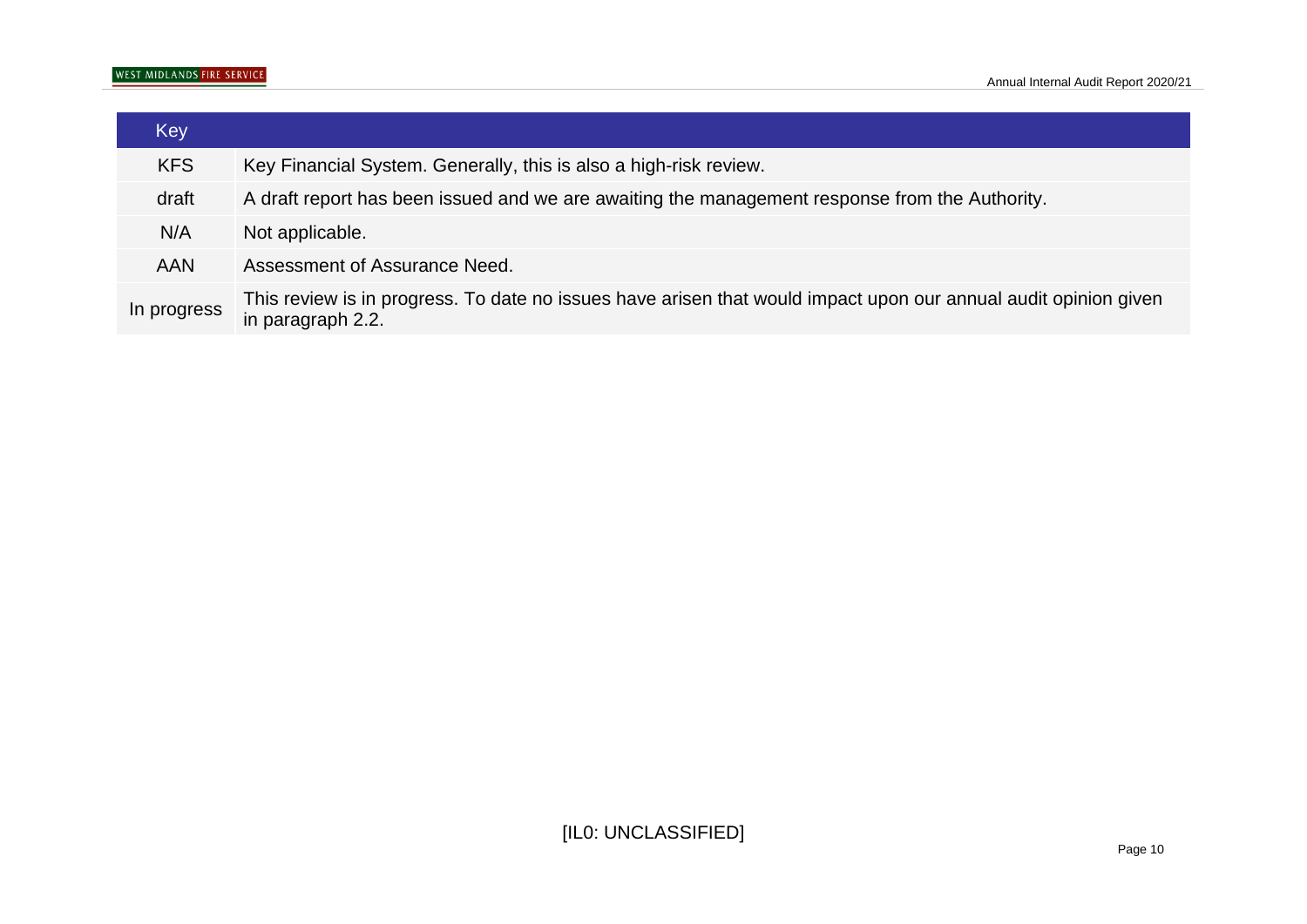#### Key issues arising during the year

The following is a brief overview of the key issues identified during the year.

#### **Risk Management**

An audit of the risk management processes was undertaken to review the management of risk by the authority and to provide assurance that there is a clear understanding of how risk is to be managed and that risks are identified, recorded and effectively managed. No issues of concern were identified.

#### **Governance**

The objective of our review of governance for the current year was focussed upon the adoption, adequacy and application of the Local Government Transparency Code and to ensure that the control system in place mitigated risks to the achievement of the Authority's objectives in this area. Again, no issues of concern were identified.

#### **Absence Management**

A review was undertaken to provide assurance of compliance with the requirements of the absence management policy. The review identified issues relating to:

- Examples were found of managers not following guidance on the recording of Fit notes (a Fit note is an official written statement from a doctor giving their medical opinion on a person's fitness for work) within the Authority's Human Resources (HR) management systems, including long term absences. In some cases, there was insufficient evidence to cover the total periods of sickness for these employees.
- One instance was found where a manager had made a decision outside of normal absence management procedures without seeking the advice of HR. This creates a risk that the Authority may not be able to demonstrate that actions are applied consistently and equitably.
- There was a lack of record keeping evidencing that an absence for an employee reaching a staged trigger, had been managed in accordance with the Authority's attendance management policy. There were certain mitigating circumstances, as responsibility for monitoring the absence had passed between manager's, but the root cause was that the necessary information had not been properly recorded and correctly updated to the required HR systems, and as such there was no clear trail of information to enable an informed handover to take place.
- There were no additional management checks on a sample of absences that had hit sickness triggers for compliance checking and monitoring.

The report has been discussed with the Authority and the suggested actions agreed and an action plan devised for implementation.

#### **IT**

The Authority is undertaking a project to upgrade its financial system to Oracle Fusion. Support has been given by attending numerous workshops and demonstrations and providing advice and guidance on the potential control environment and mitigation of risk to aid the successful implementation of the project objectives.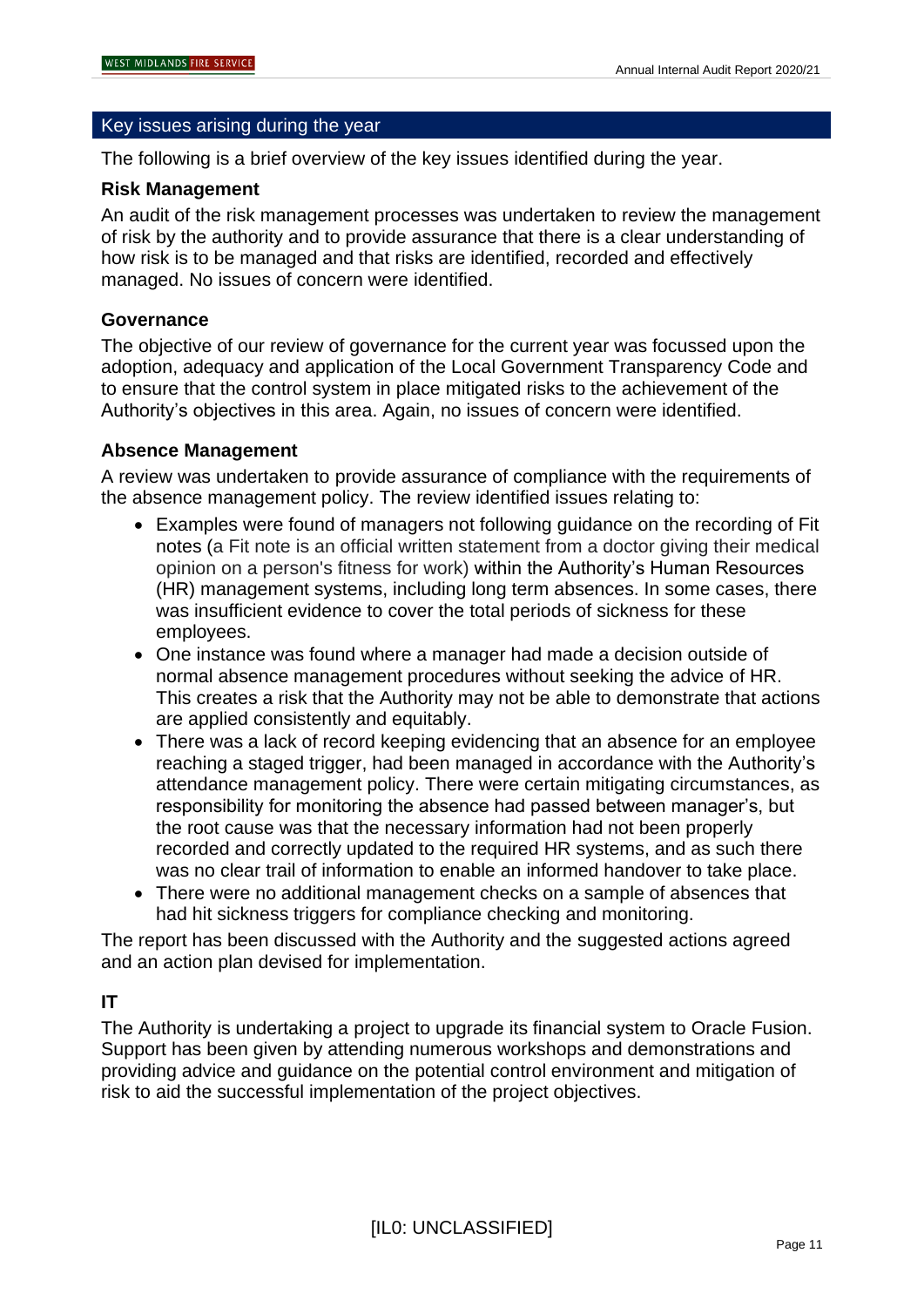#### **Data Protection**

A review was undertaken to provide assurance that the necessary safeguards were in place to ensure the appropriate use of personal and corporate information. The review, which is still at draft stage, identified an issue relating to the lack of positive assurance that subject access requests being were responded to within specified deadlines.

#### **Payroll**

A review of the payroll process was undertaken to ensure that the Fire Service had appropriate controls in place to mitigate the risk of fraud and error in the calculation, recording and payment of the payroll. We identified one issue of significance, which is a re-iteration of the recommendation made in last year's report relating to:

• The People Support Services section did not have formal procedure notes which detailed the process for obtaining and evidencing approval for new starters.

#### **Key Financial Systems Reviews**

No issues of concern were identified in the following areas:

#### **Accounts Receivable**

A review of the accounts receivable system was undertaken to ensure that an effective system was in place for raising invoices and managing debtors. This included the integrity and reliability of charging information recorded in the accounts, the collection of payments and the process to monitor and report the debtor position.

#### **Accounts Payable**

A review of the accounts payable system was undertaken to ensure that adequate key controls were in place. Our review focused on the controls designed to prevent, overpayments, fraud and incorrect accounting.

#### **Fixed Asset Accounting/Asset Planning**

An audit of fixed asset accounting was undertaken in respect of planned capital expenditure. The review was undertaken to provide assurance that an appropriate process was in place to maintain details of fixed assets and to record them correctly in the accounts.

#### **Budgetary Control**

A review of the budgetary control system was undertaken to ensure the Fire Service had established its budget and was managing it appropriately. Our review covered controls over monitoring, reporting, changes to budgets and the process to link budgets to medium and long-term plans.